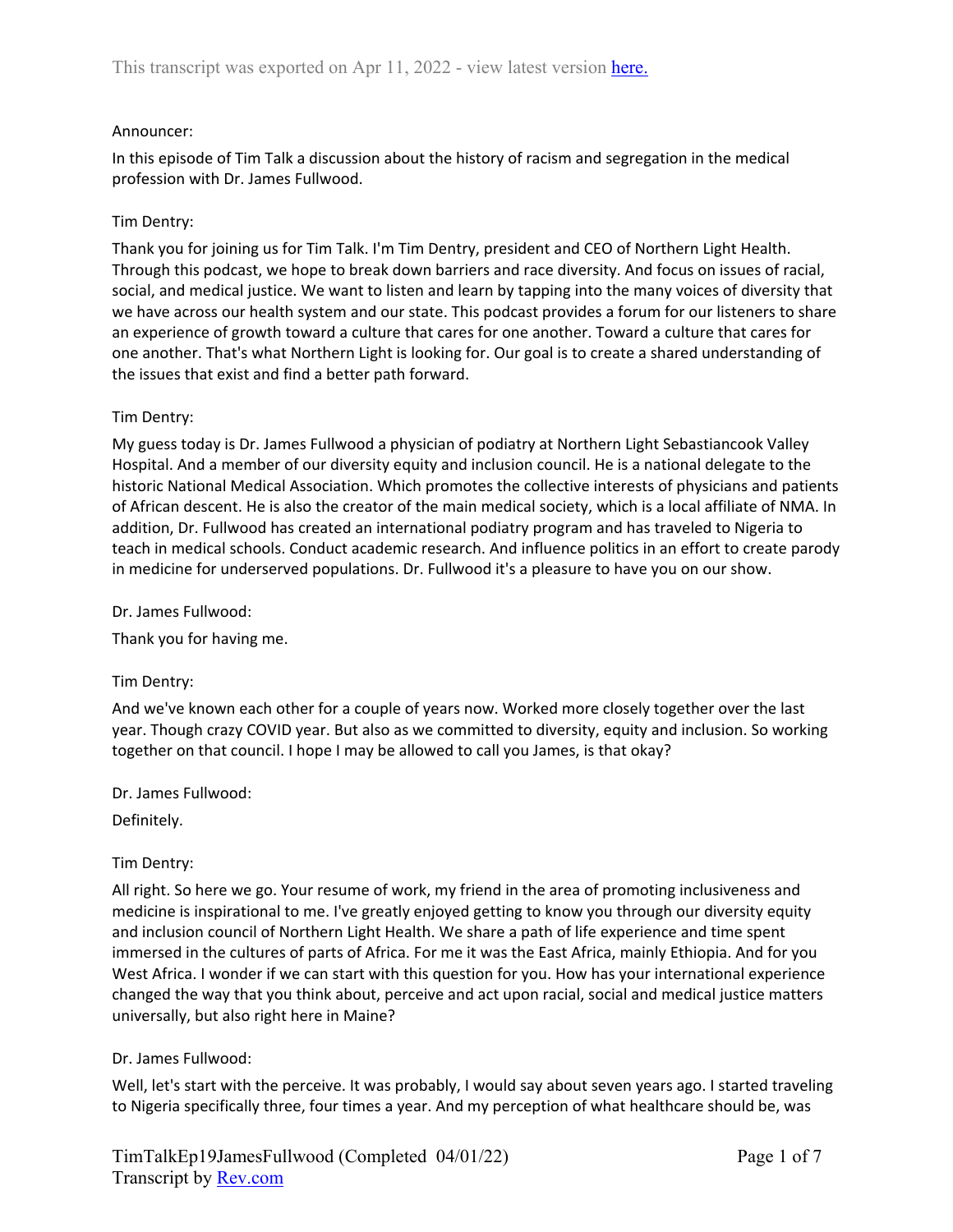very siloed, because of my experience here in the United States. That's all I had really seen outside of visiting other countries. But spending time in West Africa, it afforded me the opportunity to learn the history. Understand how their systems of healthcare developed. And that made me begin to think about our own development of our healthcare system in the United States. Because how we look back on our history, it determines how we engage our present.

# Dr. James Fullwood:

The West African or rather the Nigerian healthcare entity, was specifically built to benefit the crown in Britain. It was a colony much like the United States was colonized to benefit the crown in Britain. And it was the first true development of what we call a work health system. And when the crown no longer occupied the United States, we had the revolutionary war as well as Nigeria obtaining their independence in 1960. We see this void in the advancement in development of healthcare, on both continents. So it maybe begin to do more research. So formalizing medicine in the United States came in 1910, out of Johns Hopkins with the Flexner Report, remember that. Prior to that, it was much of the traditional medicines that we call herbs, mom and pop remedies. That exist in Nigeria as well as existed in the United States. So we had a good 100 years of that.

### Dr. James Fullwood:

So that Flexner Report in 1910, what it did was it began to formalize what we did today known as traditional or research based medicine. Nigeria hasn't had that ability yet to begin to develop into what we see as research based medicine. It's getting there. In 1910, here we have this thing called Jim Crow. It was separate and not equal. Separate and equal came later on. So healthcare in the country was developed in an era that was separate and not equal. And it began to make me realize that many of our today's struggle about access to care, affordability of care. We've been dealing with this for a long time.

### Dr. James Fullwood:

And it makes me think Tim, here we are, a young country, the United States, 1865 to 1867 Emancipation Proclamation. Our president has been assassinated. Now, Andrew Johnson not Andrew Jackson. Andrew Johnson becomes the president. Now he has a refugee crisis on his hands, sounds familiar? Of all these new African slaves that are now refugees, not yet Americans. In an undeveloped healthcare system, how do they get healthcare? What about jobs? What about clinics, hospitals? Do these things even exist? So we find that if we look at our history, many of the things that we suffered from then we suffer from today and we're still trying to develop answers for. So that's a big, big question with very little time to dig into. But I hope that with a little bit of background and history Tim, that kind of sheds a light on where we are.

### Tim Dentry:

Oh, that's terrific. And you know James, you struck several chords with me. One is that the old saying, if you don't learn from history, you learn from the past. You're doomed to repeat it. And you just cited a very good centuries old example. That's exactly, I believe what we're working with and living with right now. And used the word siloed and I absolutely resonate with that, because I think the medical industry, if you will, in our country is very siloed. And as we know, it was built upon the economic incentives for driving more high cost. More care, the end of life. More save the day when a crisis is underway. More critical care. More quaternary hospitals and things of that nature.

### Tim Dentry: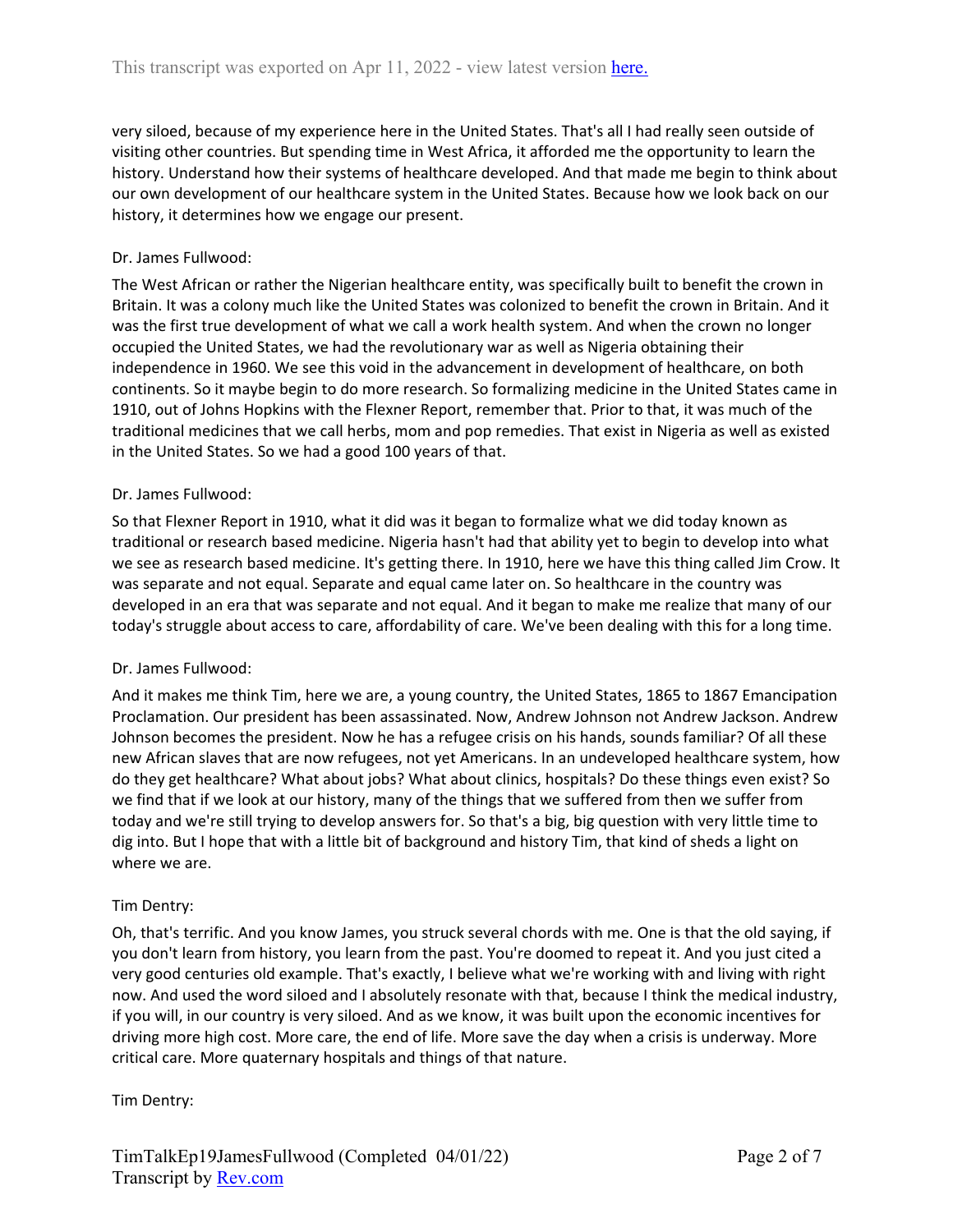As with very little done in the front end. And I think that's part of where our country was hit so hard by COVID, for example, is because we have invested enough on the front end. Whether it's herbalist. And I'm going to ask you a follow-up question on that. A more of a family oriented question, but those kinds of things. The preventative measures and more screenings. More outreach. More connection, as opposed to organizations waiting to come to us in our front door. And that's one thing, that's what I mean by a culture of caring that starts with caring for one another. Because we want to have a health system that doesn't identify itself. We don't identify ourselves as we are behind these four doors for these four walls. Behind these doors, waiting for people to come in. We have to be connected in the community and connected with people. And I think that's one of the big lessons learned for sure.

# Dr. James Fullwood:

Yeah, I think you're spot on. Talking about COVID, I was in Nigeria several months ago, three times in 2020. And when COVID hit really hard, what people did, people on the ground, they went to back to 5,000 year old medicine. They went back to traditional medicines that they've used for ailments that look like COVID. And they began to market these things all throughout Africa. Not just West Africa, even South Africa. So blending the past and the future, we can do some great things. Just because of areas impoverished doesn't mean that they don't have great ideas. You think about Dr. James Smith McCune, the first African American who was trained in Scotland. He trained in Scotland in Glasgow. He began to look at traditional African American methodologies and medicine and mixed those with the contemporary medicine found in Europe.

### Dr. James Fullwood:

And he became extremely famous throughout New York. He was a good friend of Frederick Douglas. He was a partner in advocating for healthcare for all. And a great abolitionist. You think about the very first two African American medical students who graduated to become doctors, guess where they're from? They're from Maine, voting university. They graduated the first two on the ground. One of those residents went back to what is modern day Liberia to create a hospital and a school. This is back in the 1800s. Early 1900s, people are coming up with these great ideas. And trying to, like you said Tim, develop ways to treat people who are in the poor underserved. And who don't have access to care. It's happened on both sides on the big pond.

# Tim Dentry:

Absolutely, thank you. Human and personal stories are great ways to get across what we care about and are passionate about. I try to work that into a lot of the things that I say, because I feel like I can connect with people closer that way. And you do that, you have that gift. You shared with me a story of your grandfather. When we talked earlier this week and his vocation in non-traditional medicine. Would you mind sharing that story with our listeners? And if you can then really put it in the context of medical justice. And meaning the structural things that inhibit access to quality healthcare from your perspective.

### Dr. James Fullwood:

So my grandfather Charles Fullwood, he was an amazing man. He passed away several years ago at a 100 years old. He lived during a time during Jim Crow, where African Americans had to actually pay to go to high school. He was the eldest of 12 children. So he went to work at the age of eight years old, to be able to pay for high school for his younger siblings. He always wanted to be a doctor. He wound up becoming a reverend in a local church. And was on radio up until his 90s. But his passion was herbal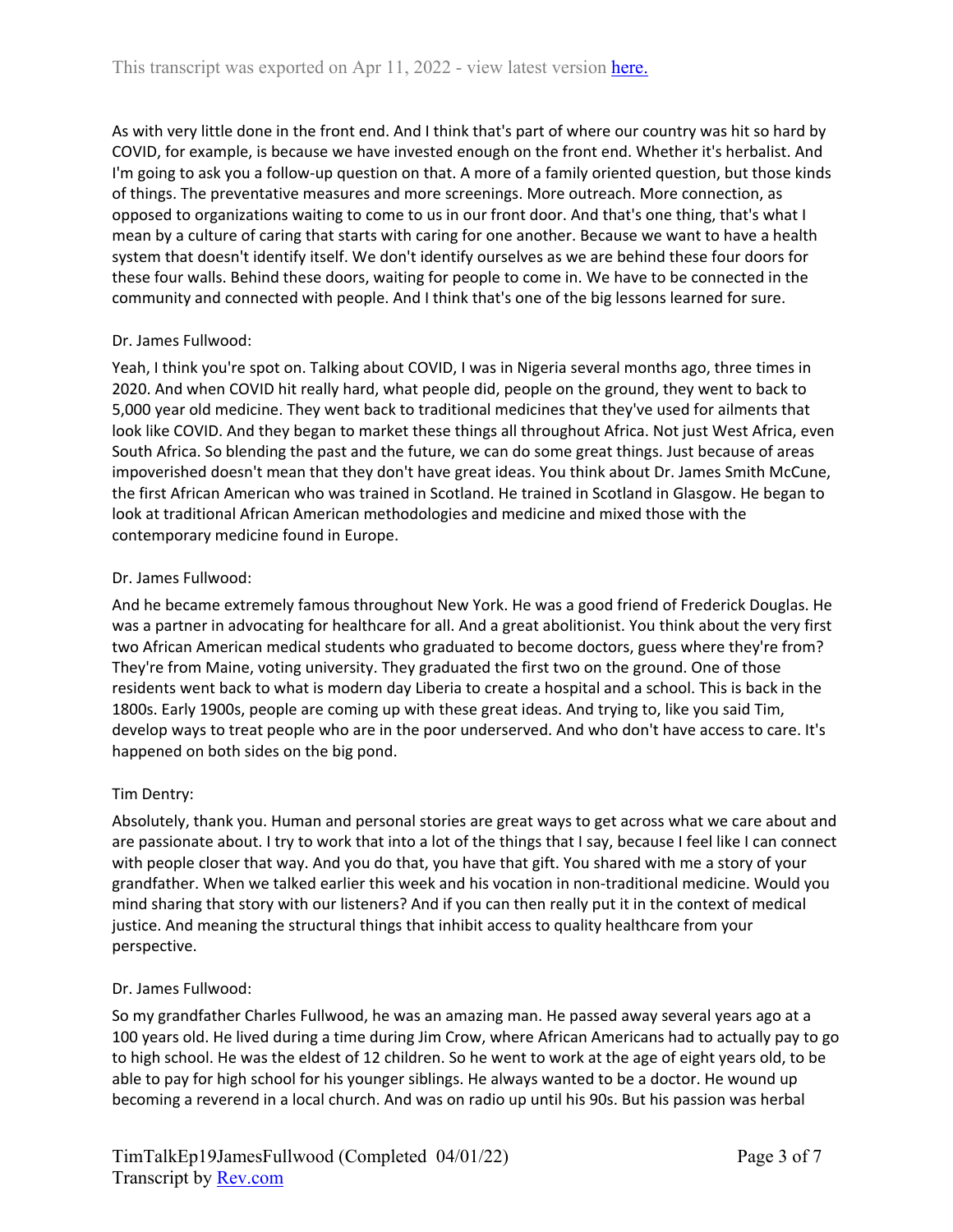medicine. Actual herbal medicine, not the ones that you find in the store. So I remember as a kid growing up in the south, him teaching me stories about when they didn't have money to go to doctors. They didn't have access to care. They didn't have roads sometimes to get to the local hospitals.

# Dr. James Fullwood:

So they created their own liniments. Using St John's Ward and other traditional medicines to cure things from ant bites to mosquito bites to muscle pain to tooth ache pain. Things that people deal with on a daily basis. That it was pretty amazing that those traditional African and slave remedies are still found today in South Carolina and the Gullah country and lower Eastern North Carolina and South Carolina and Mississippi, believe it or not. They haven't gone anywhere, they're still around. And you can find that in Northern Maine. When I first got to Northern Maine, it is funny, because for example, salt pork. The salt from the pork. They would place that in the wounds in the south to draw out infection. Well, they do it up here in Maine too. Bag Balm, it seemed like Bag Balm was a cure for everything. But imagine being in rural Maine in the early 1900s and not having access to care. Black folks in the south and other rural areas had those issues. So we had to lean on our forefathers and in traditional ways of using what's around us for survival. So yeah. That he's my champion.

# Tim Dentry:

Wow. Thank you both Mr. Fullwood, James and Charles. God bless him. Thank you for sharing that. I really appreciate that. Do you have any questions you'd like to ask of me?

### Dr. James Fullwood:

Yes. I'm going to throw the question back at you. We've both often talked about our experiences and the way that we have interacted with other cultures. And the way we think about and perceive and act upon racial justice and social medical matters, kind of talking back and forth. I really want to know what are the structural barriers you see based upon your experience that contribute to medical equity and social justice? What do you think?

# Tim Dentry:

Let me put it in the context of the, first of all my career path that was very traditional in medicine. The healthcare industry in America, but then I disconnected from that for a bit. And I spent my time internationally. And two years, as I've said before on these podcasts, living in Ethiopia. And trying to help the Ethiopians develop their hospital sector of their health system. And then the subsequent nine years, so I did international work for over a decade. I was with Johns Hopkins and of an international wing. And I traveled for the first few years in many countries, where they have different operations and clinical things and research things and all that. But then six years living in the Middle East, in Abu Dhabi. And I led to their hospitals that we were contracted to help them with their hospital infrastructure as well.

### Tim Dentry:

So I had both of those perspectives, US and then international. And what I saw, what I contrasted was that, you mentioned a few minutes ago, healthcare for all. Well, in Ethiopia, the per capita income was low. They had a lot of chronic health issues and things of that nature. But they had a health plan. It was a very structured health plan. They were resource short, by every way you want to define it. But their philosophy and their commitment was healthcare for all. And we don't have that in this country. There it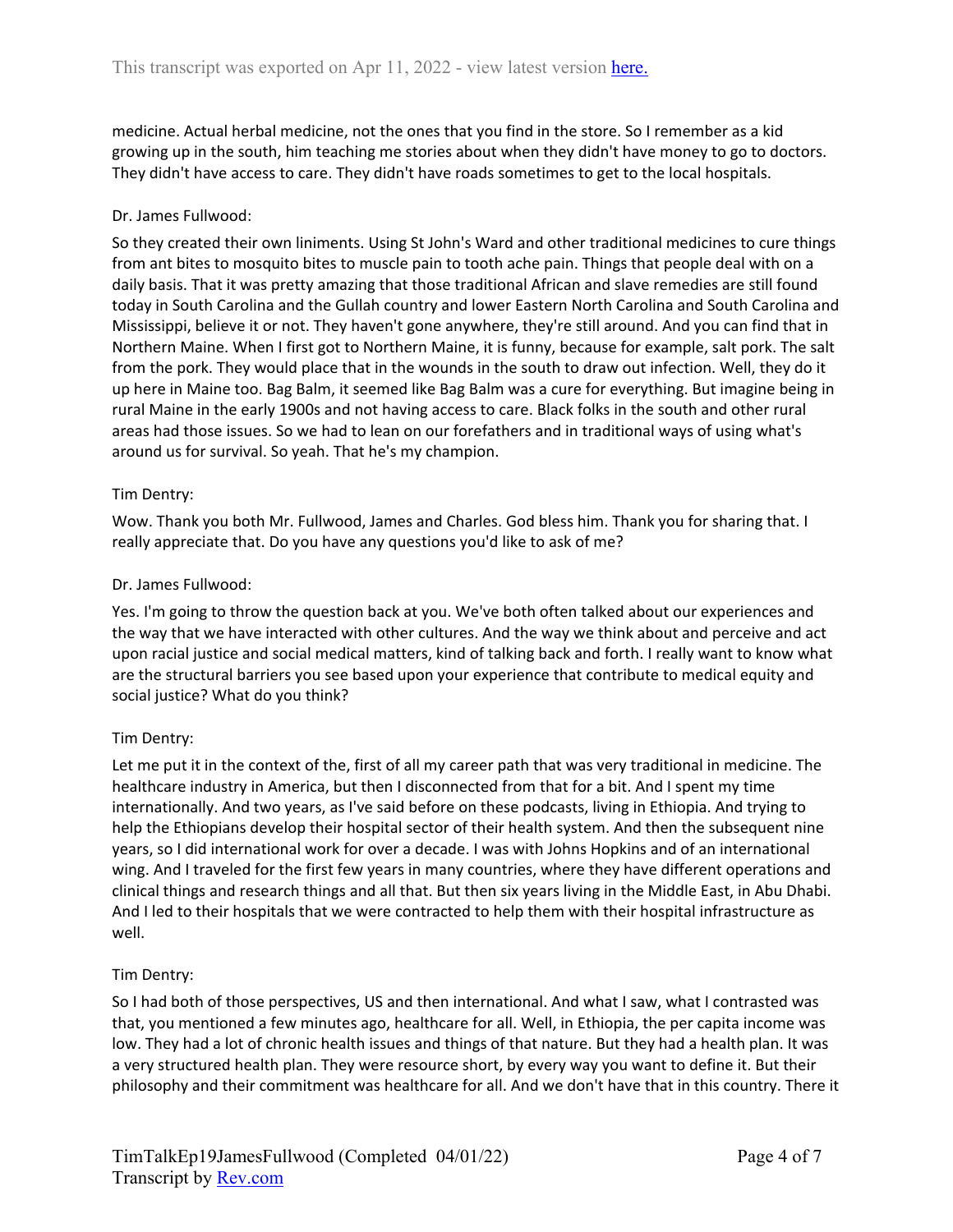was as you said, the people in Nigeria that rallied and used some of the same kinds of treatments and protocols that they had built up and passed down through the generations for thousands of years.

## Tim Dentry:

And that's what a lot of the individuals did. And the people did of Ethiopia as well, is they had that community sense. I think here one of our barriers is that it's more of an individual sense. And it's more of a, "You're on your own," kind of thing. And if you have health coverage or what have you, that's one thing. But there's, "We aren't going to guarantee healthcare for all. We aren't going to commit to healthcare for all." Now, some would argue that. Some would say there, "Well, of course we do. Anyone can go in emergency department and receive care, or if you are 65 years old, you're covered in Medicare." But then when you look at the communities, and this is why I love what Northern Lights all about. And I'm so thankful that I'm here and I'm not international anymore. Because what our passion and our commitment is toward, is to great embrace with the communities where we serve. And to be community treasures there.

### Tim Dentry:

You can't do that unless you are connected to the people in those communities. And you can't be connected to those people in those communities unless you appreciate and embrace and are open to and are thinking through different ways you can care for different needs within those communities. And many of those needs have gone undetected. Not to the people in the communities, but to healthcare providers. And to the healthcare economic system, which is geared more toward, like I said, the latter end of life, or highly complex procedures, et cetera. By the way, if you have health coverage. So to me and again, as I have gone out on limbs on, like I just spoke to some folks say, "Well, that's so political." It's not political to me, it's human.

### Tim Dentry:

And we are blessed with the opportunity to be in a position where we can do something thing, so positive that maybe has never been done. But to really make sure that the individuals that comprise our communities, that we look at them as individuals. And we try to identify where are their gaps in our way of delivering are. In our way of reaching out, that are creating complexities in their health. And I can give many examples of that, of what's going on right now in COVID. But we're trying to be fact driven, first of all.

### Tim Dentry:

So we have seen the, for example, people that are being admitted to hospitals and then having procedures and follow-up and that kind of thing. That's gone down, I really believe. And that's not just in Northern Light. It's not just in Maine, it's really across the country. And a lot of people are now talking about and analyzing, "So why is that?" And right now again, as we're recording this, we're still in the throws of COVID. So they're thinking, "Okay, it must be related to that." Yes, but what can we learn from that? Are we as accessible or are we a little less accessible? Are we going to the communities?

### Tim Dentry:

I love Dr. Callender's approach to making sure that we add sufficient organ supplies. And there wasn't a sense from the community that they wanted to stay away from that kind of thing. He said he went to the community and said, "So this is what we need to do. How can we empower you? How can we work with you to do that?" To me, when we ask questions of medical justice, it's about the overarching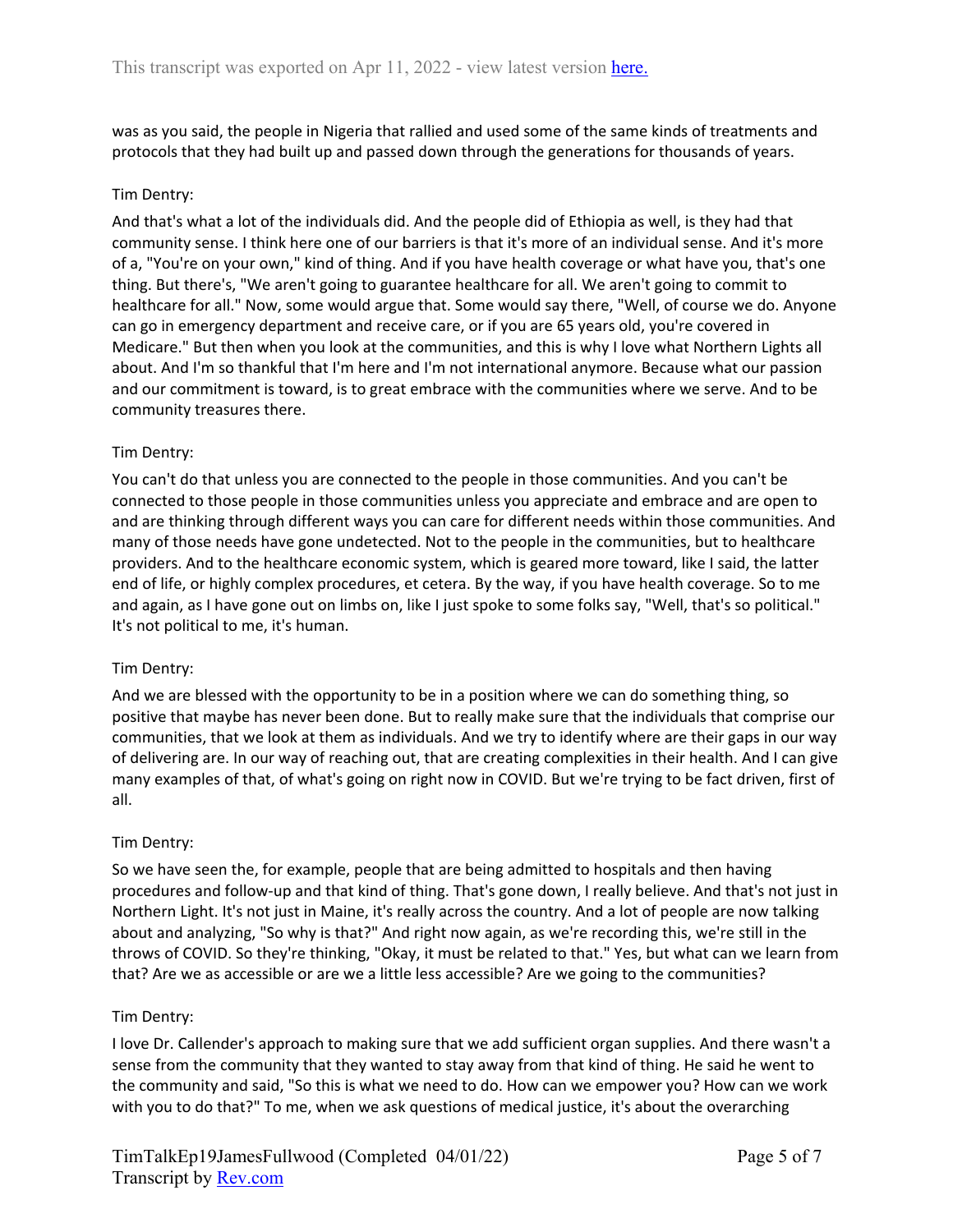commitment. What are the values that we base that on? To me, it should be the values of healthcare for all. We don't have that value. So that's strike one to put it in baseball terms. And secondly, we need to have a justice driven medical delivery system by then saying, "And are we going to find out? Are we learning as much as we can about the health of the communities and the individuals within the communities?"

# Tim Dentry:

So going out from that. And we're starting to do that now a bit, but we're just scratching the surface. We're doing it now because we now can be more data driven. One of the benefits of a unified electronic health records, we can mine data like crazy. So now we are determining, "Well, why is it that a given population in a given neighborhood has a higher incidence of diabetes, but why is that?" Let's not just assume that it's, "Well, it's lifestyle. It's genetic or what have you." Why don't we start asking the question, "So what can we do about it?" Because we really can influence those things. So I think it's a long-term journey. And I think that the next step then when you have the right values. And then you have the right structure of making sure you're not just waiting, but you're using data and you're going out to the communities. Then it's making sure that we gear all of our resources to really be on that front end connection, more so than we do right now.

# Tim Dentry:

And that's a tough one, because we need to have financial health, economic health. And so much of the economic stimulation, if you will. And our health system isn't on the front end, it's on the back end. But we are proving right now, for example, in the vaccination initiative. We don't care that there's no economic incentive on the front end. We're doing it, because it's the right thing to do. And it's a historic thing to do. And we all will be looking back on these days, hopefully with our children and grandchildren. Hopefully when we're 100 and you're talking to your grandchildren, inspiring them just as Charles did to you. That we'll be able to say, "And you know what? When the community needed us to step up, we did it in the most caring and sensitive and accessible way we possibly could." I think it's a complex question that we're going to learn more about over time. But that's our commitment to make sure that we become masters at understanding what medical justice looks like. And what we're going to do about it.

# Dr. James Fullwood:

Thank you very much. That was great.

### Tim Dentry:

Thank you as well for being my honored guests and colleague and friend.

### Dr. James Fullwood:

Thank you.

# Tim Dentry:

And thank you our podcast listeners too. So until next time I'm Tim Dentry. Encouraging you to listen and act to promote our culture of caring, diversity and inclusion. Thank you.

Announcer: